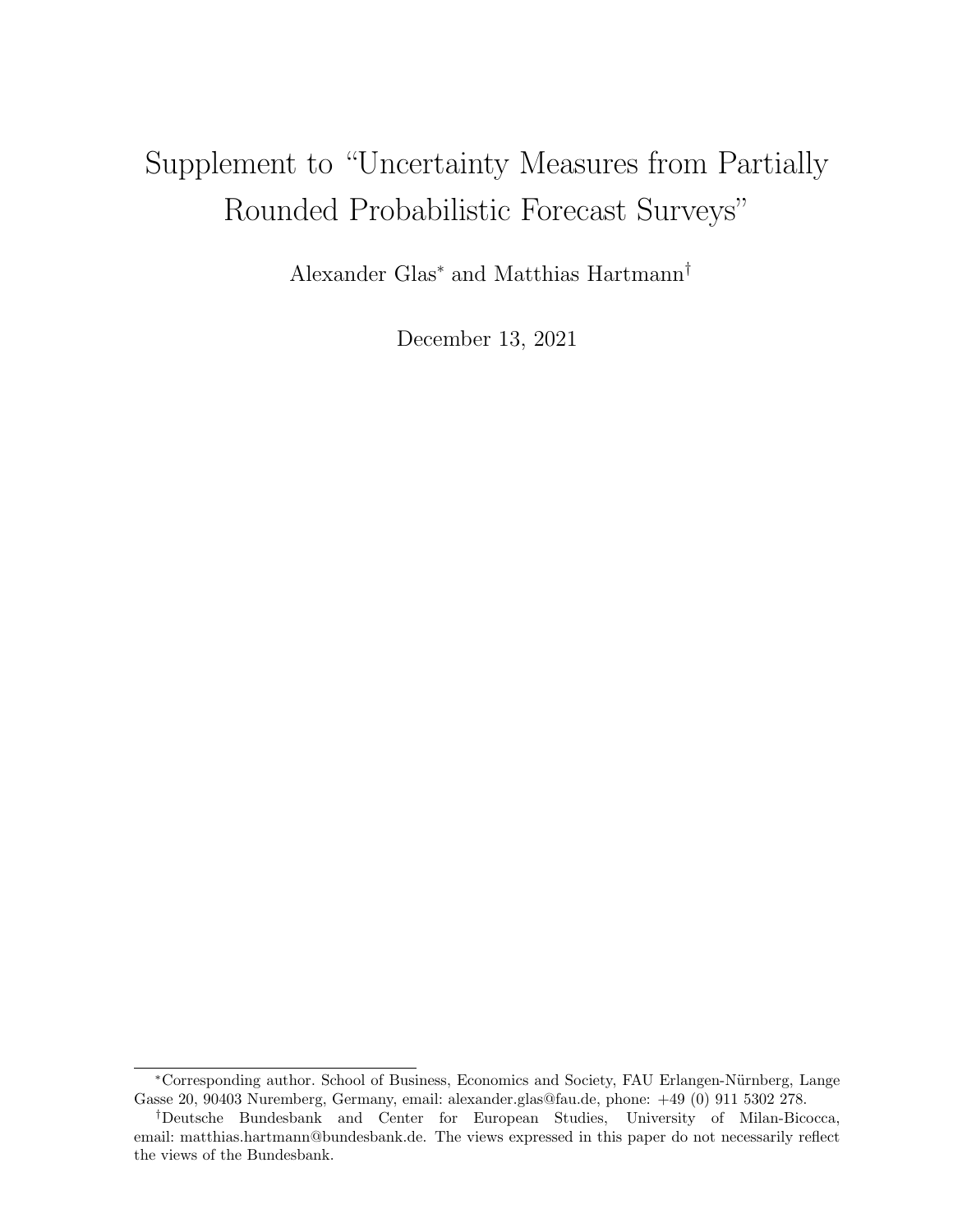## Appendix

Table [A.I](#page-2-0) presents the correlation between the rounding status of FED-SPF participants and their industry classification. Table [A.II](#page-2-1) shows differences in the MSE across surveys and variables. Tables [A.III](#page-3-0)[-A.VII](#page-7-0) report the results from panel regressions for all outcome variables in the ECB-SPF and the FED-SPF, pooled over the horizon dimension. The estimates for the inflation rate forecasts in the ECB-SPF are presented in Table IV in the main article. Figure [A.1](#page-8-0) shows average uncertainty based on the variances from the beta distributions. Figures [A.2](#page-9-0) and [A.3](#page-10-0) present the misalignment ratios from Eqn. (18) based on the variances from the beta distributions. Figures [A.4](#page-11-0)[-A.5](#page-12-0) depict the estimates of  $\beta_h$ over  $h$  for each outcome variable that result when either the employed number of bins,  $K_{i,t,h}$ , or the individual ex-ante variance,  $\sigma_{i,t,h}^2$ , are used as the dependent variable in the model from Eqn. (23). Forecasters are classified as non-rounders based on either  $D_{i,t,h}^{\text{most}}$ (first row),  $D_{i,t,h}^{\text{all}}$  (second row) or  $D_{i,t,h}^{\text{m10}}$  (third row). Figure [A.6](#page-13-0) presents the estimates for the variances from the beta distributions,  $\sigma_{B,i,t,h}^2$ , based on either  $D_{i,t,h}^{\text{any}}$  (first row) or  $D_{i,t,h}^{\text{m5}}$ (second row). Figures [A.7](#page-14-0) and [A.8](#page-15-0) show the estimates when  $|e_{i,t,h}|$  or  $e_{i,t,h}^2$  are considered as the dependent variable in Eqn. (23). Detailed estimates for the regressions underlying the results in Figures [A.4-](#page-11-0)[A.8](#page-15-0) including standard errors and goodness-of-fit statistics will be provided upon request.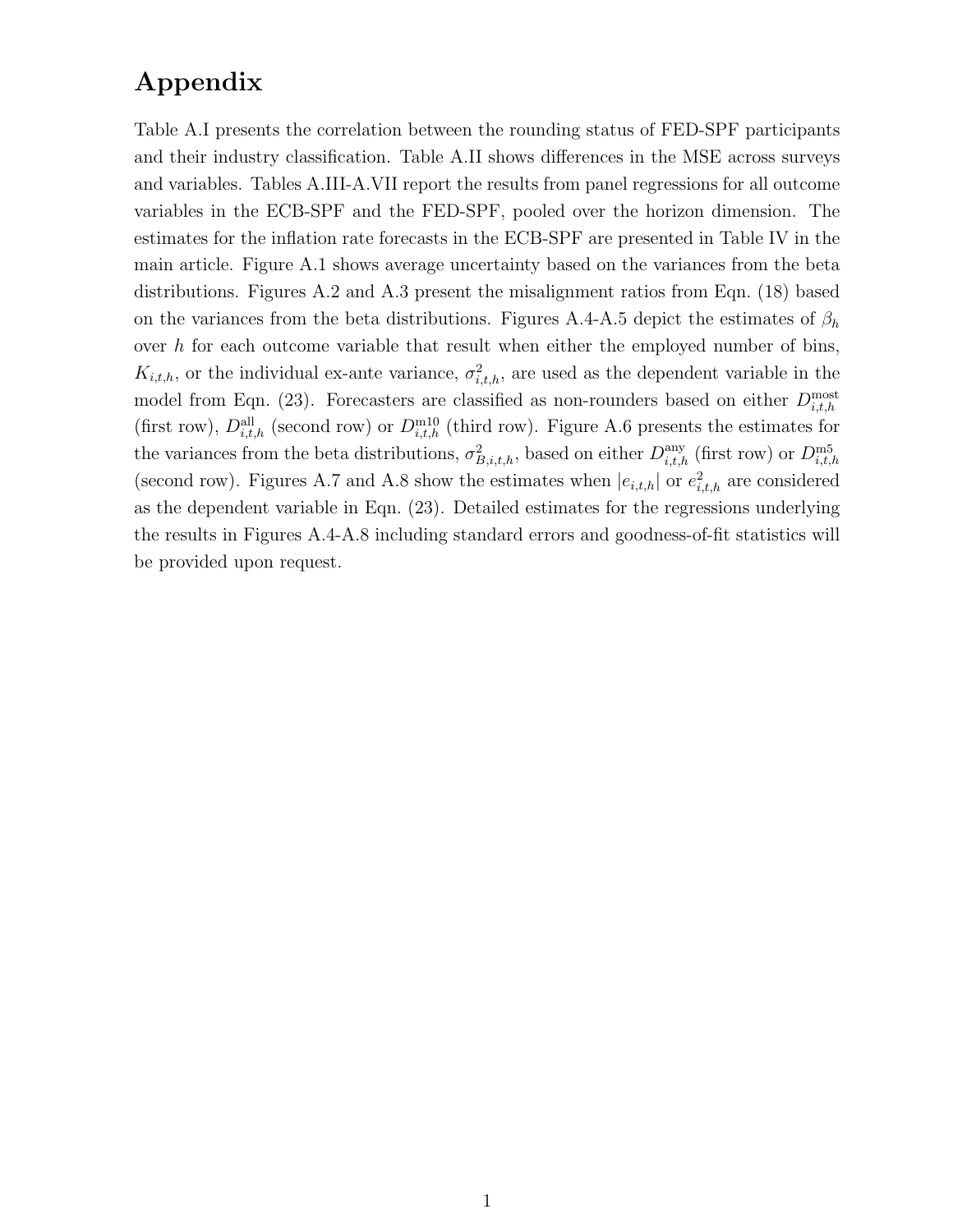|              |                   | Industry classification |                     |                    |  |  |  |  |
|--------------|-------------------|-------------------------|---------------------|--------------------|--|--|--|--|
| Variable     | Scheme            | D <sup>final</sup>      | $D^{non-financial}$ | $D^{\text{other}}$ |  |  |  |  |
|              | $\Gamma$ any      | $-0.08$                 | 0.10                | $-0.05$            |  |  |  |  |
|              | D <sub>most</sub> | $-0.11$                 | 0.12                | $-0.04$            |  |  |  |  |
| Inflation    | D <sup>all</sup>  | $-0.09$                 | 0.10                | $-0.03$            |  |  |  |  |
|              | D <sup>m5</sup>   | 0.03                    | $-0.04$             | 0.02               |  |  |  |  |
|              | $D^{m10}$         | 0.05                    | $-0.07$             | 0.06               |  |  |  |  |
|              | $\Gamma$ any      | $-0.07$                 | 0.10                | $-0.06$            |  |  |  |  |
|              | D <sub>most</sub> | $-0.09$                 | 0.11                | $-0.05$            |  |  |  |  |
| GDP growth   | D <sub>all</sub>  | $-0.08$                 | 0.10                | $-0.03$            |  |  |  |  |
|              | $D^{\rm m5}$      | 0.03                    | $-0.03$             | $-0.01$            |  |  |  |  |
|              | $D^{\text{m10}}$  | 0.06                    | $-0.08$             | 0.05               |  |  |  |  |
|              | $\Gamma$ any      | $-0.10$                 | 0.12                | $-0.05$            |  |  |  |  |
|              | D <sub>most</sub> | $-0.12$                 | 0.13                | $-0.05$            |  |  |  |  |
| Unemployment | D <sup>all</sup>  | $-0.13$                 | 0.14                | $-0.04$            |  |  |  |  |
|              | $D^{\rm m5}$      | $-0.04$                 | 0.03                | 0.01               |  |  |  |  |
|              | $D^{\text{m10}}$  | 0.06                    | $-0.09$             | 0.09               |  |  |  |  |

<span id="page-2-0"></span>Table A.I: Industry classification and non-rounders in the FED-SPF

Notes: This table presents the bivariate correlations between the industry classifications in the FED-SPF and the categorizations for nonrounders for a pooled sample of observations across all forecasters, time periods and forecast horizons. The sample period is 1999Q1-2017Q4, except for the unemployment rate forecasts, which are available since 2010Q1 for our purposes.

|                |      |                 | Inflation GDP growth Unemployment |
|----------------|------|-----------------|-----------------------------------|
|                |      | Full sample MSE |                                   |
| ECB-SPF        | 0.46 | 1.59            | 0.48                              |
| FED-SPF        | 0.41 | 1.28            | 0.26                              |
|                |      | Excluding 2009  |                                   |
| <b>ECB-SPF</b> | 0.37 | 0.77            | 0.37                              |
| FED-SPF        | 0.36 | 0.79            | 0.26                              |

<span id="page-2-1"></span>Table A.II: Pooled MSE for the ECB-SPF and the FED-SPF

Notes: For each outcome variable, this table presents the mean squared forecast errors (MSE) for a pooled sample of observations across all survey participants, time instances and forecast horizons. The sample period is 1999Q1-2017Q4, except for the unemployment rate forecasts from the FED-SPF, which are available since 2010Q1 for our purposes. In the bottom panel, we exclude all predictions for the year 2009 from the calculation of the MSE.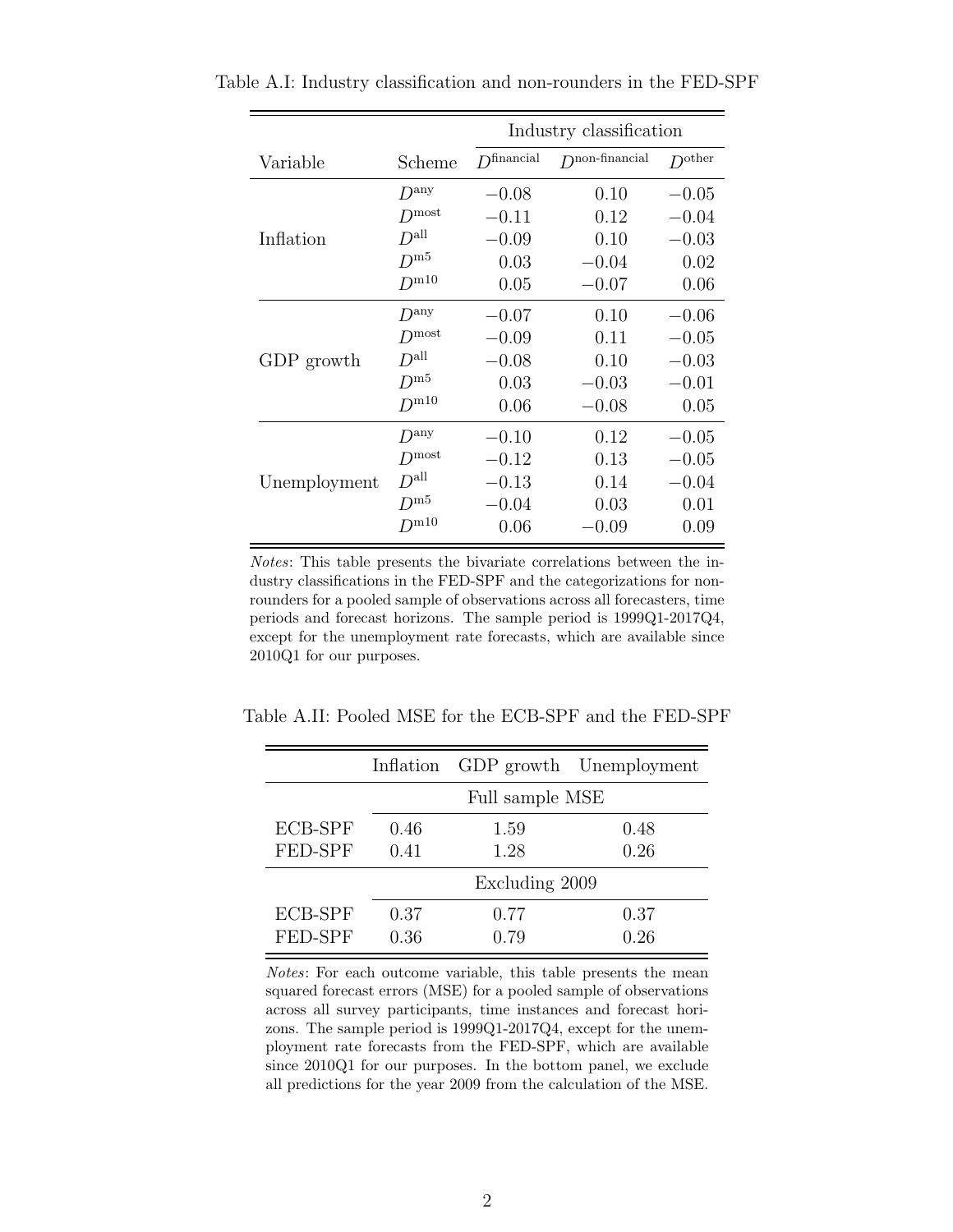<span id="page-3-0"></span>

|                                                          | (1)            | (2)                   | (3)          | (4)                            | (5)            | (6)                  | (7)      | (8)           | (9)                       | (10)    |
|----------------------------------------------------------|----------------|-----------------------|--------------|--------------------------------|----------------|----------------------|----------|---------------|---------------------------|---------|
|                                                          |                | $\mathcal{K}_{i,t,h}$ |              | $\sigma^2_{\underline{i,t},h}$ |                | $\sigma^2_{B,i,t,h}$ |          | $ e_{i,t,h} $ | $e_{i,\underline{t},h}^2$ |         |
| $D_{i,t,h}^{\rm m5}$                                     | 4.19           | 2.45                  | 0.22         | $-0.02$                        | 0.18           | $-0.04$              | 0.11     | 0.12          | 0.44                      | 0.47    |
|                                                          | (0.22)         | (0.20)                | (0.02)       | (0.03)                         | (0.02)         | (0.03)               | (0.03)   | (0.04)        | (0.13)                    | (0.17)  |
| $D_{i,t,h}^{h=2}$<br>$D_{i,t,h}^{\rm m5}$ ×              | $-0.28$        | 0.03                  | 0.02         | 0.06                           | 0.02           | 0.05                 | $-0.03$  | $-0.03$       | $-0.20$                   | $-0.20$ |
|                                                          | (0.26)         | (0.21)                | (0.03)       | (0.03)                         | (0.02)         | (0.02)               | (0.05)   | (0.05)        | (0.26)                    | (0.27)  |
| $D_{i,t,h}^{h=3}$<br>$D_{i,t,h}^{\text{m5}}$<br>$\times$ | $-0.22$        | 0.17                  | 0.10         | $0.15\,$                       | 0.10           | 0.14                 | $-0.03$  | $-0.05$       | $-0.23$                   | $-0.26$ |
|                                                          | (0.27)         | (0.22)                | (0.03)       | (0.03)                         | (0.03)         | (0.03)               | (0.05)   | (0.05)        | (0.28)                    | (0.29)  |
| $\times D^{h=4}_{i,t,h}$<br>$D_{i,t,h}^{\text{m5}}$      | $-0.33\,$      | 0.12                  | 0.12         | 0.19                           | 0.11           | 0.18                 | $-0.01$  | $-0.02$       | $-0.13$                   | $-0.15$ |
|                                                          | (0.24)         | (0.21)                | (0.03)       | (0.03)                         | (0.03)         | (0.03)               | (0.06)   | (0.06)        | (0.32)                    | (0.32)  |
| $D_{i,t,h}^{\rm m5} \times D_{i,t,h}^{h=5}$              | $0.22\,$       | 0.55                  | 0.25         | $0.30\,$                       | 0.23           | 0.28                 | $-0.14$  | $-0.15$       | $-0.56$                   | $-0.58$ |
|                                                          | (0.22)         | (0.20)                | (0.03)       | (0.03)                         | (0.03)         | (0.03)               | (0.06)   | (0.06)        | (0.26)                    | (0.26)  |
| $D_{i,t,h}^{\text{m5}} \times D_{i,t,h}^{h=6}$           | $0.32\,$       | 0.65                  | 0.30         | 0.34                           | 0.28           | 0.32                 | $-0.20$  | $-0.21$       | $-0.81$                   | $-0.82$ |
|                                                          | (0.24)         | (0.21)                | (0.04)       | (0.04)                         | (0.04)         | (0.04)               | (0.06)   | (0.07)        | (0.33)                    | (0.33)  |
| $D_{i,t,h}^{\text{m5}} \times D_{i,t,h}^{h=7}$           | 0.30           | 0.67                  | 0.36         | 0.41                           | 0.34           | 0.39                 | $-0.21$  | $-0.23$       | $-0.75$                   | $-0.80$ |
|                                                          | (0.26)         | (0.23)                | (0.04)       | (0.04)                         | (0.04)         | (0.04)               | (0.06)   | (0.06)        | (0.32)                    | (0.33)  |
| $D_{i,t,h}^{\rm m5} \times D_{i,t,h}^{h=8}$              | $-0.14$        | 0.41                  | 0.29         | 0.38                           | 0.27           | 0.36                 | $-0.21$  | $-0.23$       | $-0.87$                   | $-0.92$ |
|                                                          | (0.25)         | (0.22)                | (0.04)       | (0.04)                         | (0.04)         | (0.04)               | (0.06)   | (0.06)        | (0.31)                    | (0.32)  |
| Constant                                                 | 2.93           | 3.75                  | 0.11         | 0.13                           | 0.08           | 0.12                 | 0.34     | 0.47          | $-0.00$                   | 0.18    |
|                                                          | (0.23)         | (0.35)                | (0.03)       | (0.04)                         | (0.02)         | (0.04)               | (0.04)   | (0.05)        | (0.15)                    | (0.13)  |
|                                                          |                |                       |              |                                |                |                      |          |               |                           |         |
| Observations                                             | 7,529          | 7,529                 | 7,529        | 7,529                          | 7,529          | 7,529                | 7,529    | 7,529         | 7,529                     | 7,529   |
| Horizon-FE                                               | Yes            | Yes                   | Yes          | Yes                            | Yes            | Yes                  | Yes      | Yes           | Yes                       | Yes     |
| Time-FE                                                  | Yes            | Yes                   | $_{\rm Yes}$ | Yes                            | Yes            | Yes                  | Yes      | Yes           | Yes                       | Yes     |
| Forecaster-FE                                            | N <sub>o</sub> | Yes                   | No           | Yes                            | N <sub>o</sub> | Yes                  | $\rm No$ | Yes           | $\rm No$                  | Yes     |
| $\bar{R}^2$                                              | 0.54           | 0.72                  | 0.38         | $0.62\,$                       | 0.37           | 0.61                 | 0.62     | 0.62          | 0.53                      | 0.53    |

Table A.III: Pooled regressions for average deviations of real GDP growth histogram characteristics in the ECB-SPF

Notes: This table presents the differences in the real GDP growth histogram characteristics reported by non-rounders and rounders in the ECB-SPF. The explanatory variable  $D_{i,t,h}^{\text{m5}}$  denotes the preferred integer-based categorization from Section 4. Each regression includes horizon- and time-fixed effects. The even-numbered columns additionally include forecaster-fixed effects. Coefficients are estimated via OLS. Newey and West (1987) standard errors are reported in parentheses. The sample period is 1999Q1-2017Q4.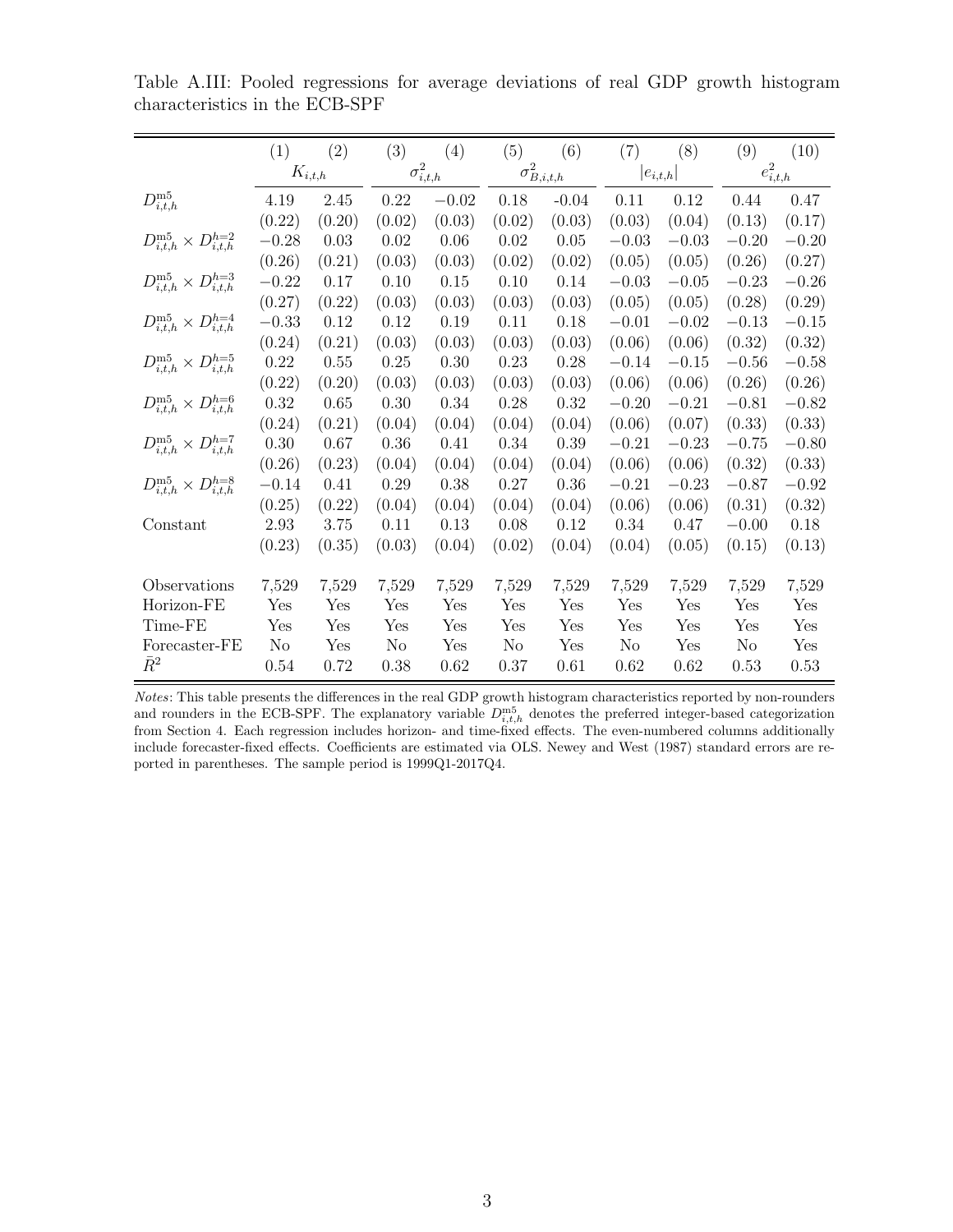|                                                    | (1)            | (2)                   | (3)      | (4)                | (5)      | (6)                  | (7)      | (8)           | (9)           | (10)    |
|----------------------------------------------------|----------------|-----------------------|----------|--------------------|----------|----------------------|----------|---------------|---------------|---------|
|                                                    |                | $\mathcal{K}_{i,t,h}$ |          | $\sigma^2_{i,t,h}$ |          | $\sigma^2_{B,i,t,h}$ |          | $ e_{i,t,h} $ | $e_{i,t,h}^2$ |         |
| $D_{i,t,h}^{\rm m5}$                               | 4.04           | 2.15                  | $0.22\,$ | $0.12\,$           | 0.18     | $0.08\,$             | 0.01     | $-0.00$       | 0.03          | 0.04    |
|                                                    | (0.31)         | (0.28)                | (0.03)   | (0.03)             | (0.03)   | (0.02)               | (0.02)   | (0.02)        | (0.03)        | (0.04)  |
| $D_{i,t,h}^{h=2}$<br>$D_{i,t,h}^{\rm m5}$ ×        | $-0.20$        | 0.33                  | $-0.01$  | 0.02               | $-0.00$  | 0.03                 | $-0.01$  | $-0.00$       | $-0.01$       | $-0.00$ |
|                                                    | (0.34)         | (0.27)                | (0.03)   | (0.02)             | (0.03)   | (0.02)               | (0.03)   | (0.03)        | (0.05)        | (0.05)  |
| $D_{i,t,h}^{h=3}$<br>$D_{i,t,h}^{\rm m5}$ $\times$ | $-0.05\,$      | 0.47                  | 0.00     | $0.04\,$           | 0.01     | $0.05\,$             | $0.02\,$ | 0.03          | 0.01          | 0.01    |
|                                                    | (0.38)         | (0.30)                | (0.03)   | (0.03)             | (0.03)   | (0.02)               | (0.03)   | (0.03)        | (0.06)        | (0.06)  |
| $D_{i,t,h}^{\text{m5}} \times D_{i,t,h}^{h=4}$     | 0.55           | 1.24                  | 0.06     | 0.10               | 0.06     | 0.10                 | $-0.01$  | $-0.01$       | $-0.04$       | $-0.05$ |
|                                                    | (0.37)         | (0.31)                | (0.03)   | (0.03)             | (0.03)   | (0.03)               | (0.03)   | (0.03)        | (0.06)        | (0.06)  |
| $D_{i,t,h}^{\rm m5} \times D_{i,t,h}^{h=5}$        | 0.68           | $1.24\,$              | 0.10     | 0.13               | 0.10     | 0.13                 | $-0.01$  | $-0.01$       | $-0.04$       | $-0.04$ |
|                                                    | (0.33)         | (0.28)                | (0.03)   | (0.02)             | (0.03)   | (0.02)               | (0.03)   | (0.03)        | (0.05)        | (0.05)  |
| $D_{i,t,h}^{\rm m5} \times D_{i,t,h}^{h=6}$        | $0.95\,$       | 1.59                  | 0.13     | 0.18               | 0.14     | 0.18                 | 0.01     | 0.02          | $-0.03$       | $-0.03$ |
|                                                    | (0.38)         | (0.32)                | (0.04)   | (0.03)             | (0.03)   | (0.03)               | (0.04)   | (0.04)        | (0.07)        | (0.07)  |
| $D_{i,t,h}^{\rm m5} \times D_{i,t,h}^{h=7}$        | 0.97           | 1.60                  | 0.17     | 0.20               | 0.17     | 0.20                 | 0.05     | 0.05          | 0.07          | 0.07    |
|                                                    | (0.41)         | (0.34)                | (0.04)   | (0.04)             | (0.04)   | (0.03)               | (0.04)   | (0.04)        | (0.08)        | (0.08)  |
| $D_{i,t,h}^{\rm m5} \times D_{i,t,h}^{h=8}$        | 0.84           | 1.80                  | 0.18     | 0.23               | 0.18     | 0.23                 | $-0.04$  | $-0.04$       | $-0.12$       | $-0.13$ |
|                                                    | (0.40)         | (0.34)                | (0.04)   | (0.04)             | (0.04)   | (0.03)               | (0.04)   | (0.04)        | (0.08)        | (0.08)  |
| Constant                                           | 3.01           | 1.85                  | 0.11     | $-0.05$            | 0.09     | $-0.05$              | 0.14     | 0.01          | $0.02\,$      | $-0.04$ |
|                                                    | (0.45)         | (0.40)                | (0.05)   | (0.03)             | (0.04)   | (0.03)               | (0.02)   | (0.02)        | (0.01)        | (0.03)  |
|                                                    |                |                       |          |                    |          |                      |          |               |               |         |
| Observations                                       | 7,147          | 7,147                 | 7,147    | 7,147              | 7,147    | 7,147                | 7,147    | 7,147         | 7,147         | 7,147   |
| Horizon-FE                                         | Yes            | Yes                   | Yes      | Yes                | Yes      | Yes                  | Yes      | Yes           | Yes           | Yes     |
| Time-FE                                            | Yes            | Yes                   | Yes      | Yes                | Yes      | Yes                  | Yes      | Yes           | Yes           | Yes     |
| Forecaster-FE                                      | N <sub>o</sub> | Yes                   | No       | Yes                | $\rm No$ | Yes                  | No       | Yes           | No            | Yes     |
| $\bar{R}^2$                                        | 0.47           | 0.67                  | 0.31     | 0.55               | 0.31     | 0.54                 | 0.54     | 0.55          | 0.48          | 0.48    |

Table A.IV: Pooled regressions for average deviations of unemployment histogram characteristics in the ECB-SPF

Notes: This table presents the differences in the unemployment histogram characteristics reported by non-rounders and rounders in the ECB-SPF. The explanatory variable  $D_{i,t,h}^{\text{m5}}$  denotes the preferred integer-based categorization from Section 4. Each regression includes horizon- and time-fixed effects. The even-numbered columns additionally include forecaster-fixed effects. Coefficients are estimated via OLS. Newey and West (1987) standard errors are reported in parentheses. The sample period is 1999Q1-2017Q4.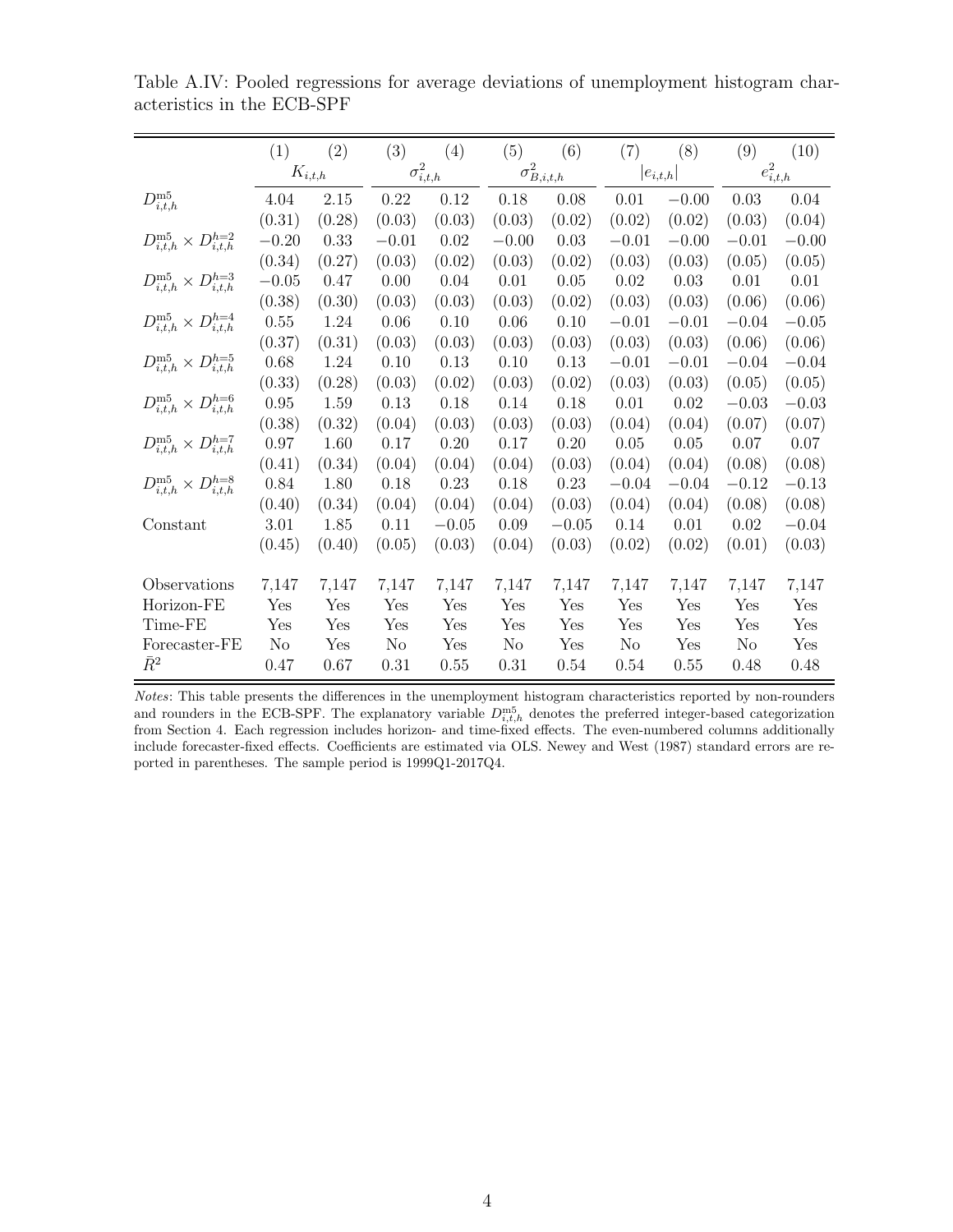|                                                          | (1)      | (2)                   | (3)      | (4)                | (5)            | (6)                  | (7)     | (8)           | (9)                       | (10)     |
|----------------------------------------------------------|----------|-----------------------|----------|--------------------|----------------|----------------------|---------|---------------|---------------------------|----------|
|                                                          |          | $\mathcal{K}_{i,t,h}$ |          | $\sigma^2_{i,t,h}$ |                | $\sigma^2_{B,i,t,h}$ |         | $ e_{i,t,h} $ | $e_{i,\underline{t},h}^2$ |          |
| $D_{i,t,h}^{\rm m5}$                                     | 2.38     | 0.90                  | 0.23     | $-0.13$            | 0.12           | $-0.13$              | 0.06    | 0.04          | 0.08                      | $-0.02$  |
|                                                          | (0.25)   | (0.18)                | (0.07)   | (0.06)             | (0.05)         | (0.05)               | (0.04)  | (0.03)        | (0.06)                    | (0.06)   |
| $D_{i,t,h}^{h=2}$<br>$D_{i,t,h}^{\rm m5}$ ×              | 0.39     | 0.32                  | 0.31     | $0.25\,$           | 0.23           | 0.17                 | 0.01    | 0.01          | 0.03                      | 0.05     |
|                                                          | (0.29)   | (0.20)                | (0.11)   | (0.07)             | (0.09)         | (0.07)               | (0.04)  | (0.03)        | (0.07)                    | (0.06)   |
| $D_{i,t,h}^{h=3}$<br>$D_{i,t,h}^{\text{m5}}$<br>$\times$ | 0.14     | 0.19                  | 0.13     | 0.17               | 0.09           | 0.13                 | $-0.02$ | $-0.03$       | 0.01                      | $-0.01$  |
|                                                          | (0.29)   | (0.21)                | (0.09)   | (0.07)             | (0.07)         | (0.06)               | (0.05)  | (0.04)        | (0.09)                    | (0.06)   |
| $\times D^{h=4}_{i,t,h}$<br>$D_{i,t,h}^{\text{m5}}$      | 0.54     | 0.56                  | 0.22     | 0.26               | 0.11           | 0.17                 | $-0.04$ | $-0.04$       | $-0.01$                   | $-0.00$  |
|                                                          | (0.29)   | (0.22)                | (0.10)   | (0.07)             | (0.07)         | (0.06)               | (0.05)  | (0.04)        | (0.08)                    | (0.08)   |
| $D_{i,t,h}^{\text{m5}} \times D_{i,t,h}^{h=5}$           | 0.50     | 0.47                  | 0.28     | $0.27\,$           | $0.20\,$       | $0.20\,$             | $-0.01$ | $-0.03$       | 0.04                      | 0.02     |
|                                                          | (0.25)   | (0.19)                | (0.08)   | (0.07)             | (0.07)         | (0.06)               | (0.05)  | (0.05)        | (0.09)                    | (0.08)   |
| $D_{i,t,h}^{\rm m5} \times D_{i,t,h}^{h=6}$              | $0.97\,$ | 0.68                  | 0.57     | 0.44               | 0.43           | 0.34                 | 0.03    | 0.03          | 0.17                      | 0.19     |
|                                                          | (0.29)   | (0.21)                | (0.12)   | (0.08)             | (0.10)         | (0.07)               | (0.05)  | (0.05)        | (0.12)                    | (0.10)   |
| $D_{i,t,h}^{\text{m5}} \times D_{i,t,h}^{h=7}$           | 0.67     | 0.77                  | 0.41     | 0.44               | 0.31           | 0.33                 | $-0.03$ | $-0.05$       | 0.06                      | $0.04\,$ |
|                                                          | (0.29)   | (0.22)                | (0.10)   | (0.08)             | (0.08)         | (0.07)               | (0.06)  | (0.05)        | (0.13)                    | (0.10)   |
| $D_{i,t,h}^{\rm m5} \times D_{i,t,h}^{h=8}$              | 0.85     | 0.95                  | 0.48     | 0.54               | 0.36           | 0.41                 | $-0.04$ | $-0.03$       | 0.07                      | 0.10     |
|                                                          | (0.30)   | (0.22)                | (0.11)   | (0.08)             | (0.09)         | (0.07)               | (0.06)  | (0.05)        | (0.14)                    | (0.13)   |
| Constant                                                 | 2.73     | 0.69                  | $0.25\,$ | 0.22               | 0.16           | $0.16\,$             | 0.14    | $-0.00$       | $-0.11$                   | $-0.19$  |
|                                                          | (0.26)   | (0.35)                | (0.07)   | (0.09)             | (0.05)         | (0.07)               | (0.05)  | (0.06)        | (0.06)                    | (0.08)   |
|                                                          |          |                       |          |                    |                |                      |         |               |                           |          |
| Observations                                             | 5,188    | 5,188                 | 5,188    | 5,188              | 5,188          | 5,188                | 5,188   | 5,188         | 5,188                     | 5,188    |
| Horizon-FE                                               | Yes      | Yes                   | Yes      | Yes                | Yes            | Yes                  | Yes     | Yes           | Yes                       | Yes      |
| Time-FE                                                  | Yes      | Yes                   | Yes      | Yes                | Yes            | Yes                  | Yes     | Yes           | Yes                       | Yes      |
| Forecaster-FE                                            | No       | Yes                   | No       | Yes                | N <sub>o</sub> | Yes                  | No      | Yes           | $\rm No$                  | Yes      |
| $\bar{R}^2$                                              | 0.38     | 0.70                  | 0.21     | 0.61               | 0.16           | 0.58                 | 0.21    | 0.35          | 0.14                      | 0.36     |

Table A.V: Pooled regressions for average deviations of inflation histogram characteristics in the FED-SPF

Notes: This table presents the differences in the inflation histogram characteristics reported by non-rounders and rounders in the FED-SPF. The explanatory variable  $D_{i,t,h}^{\text{m5}}$  denotes the preferred integer-based categorization from Section 4. Each regression includes horizon- and time-fixed effects. The even-numbered columns additionally include forecaster-fixed effects. Coefficients are estimated via OLS. Newey and West (1987) standard errors are reported in parentheses. The sample period is 1999Q1-2017Q4.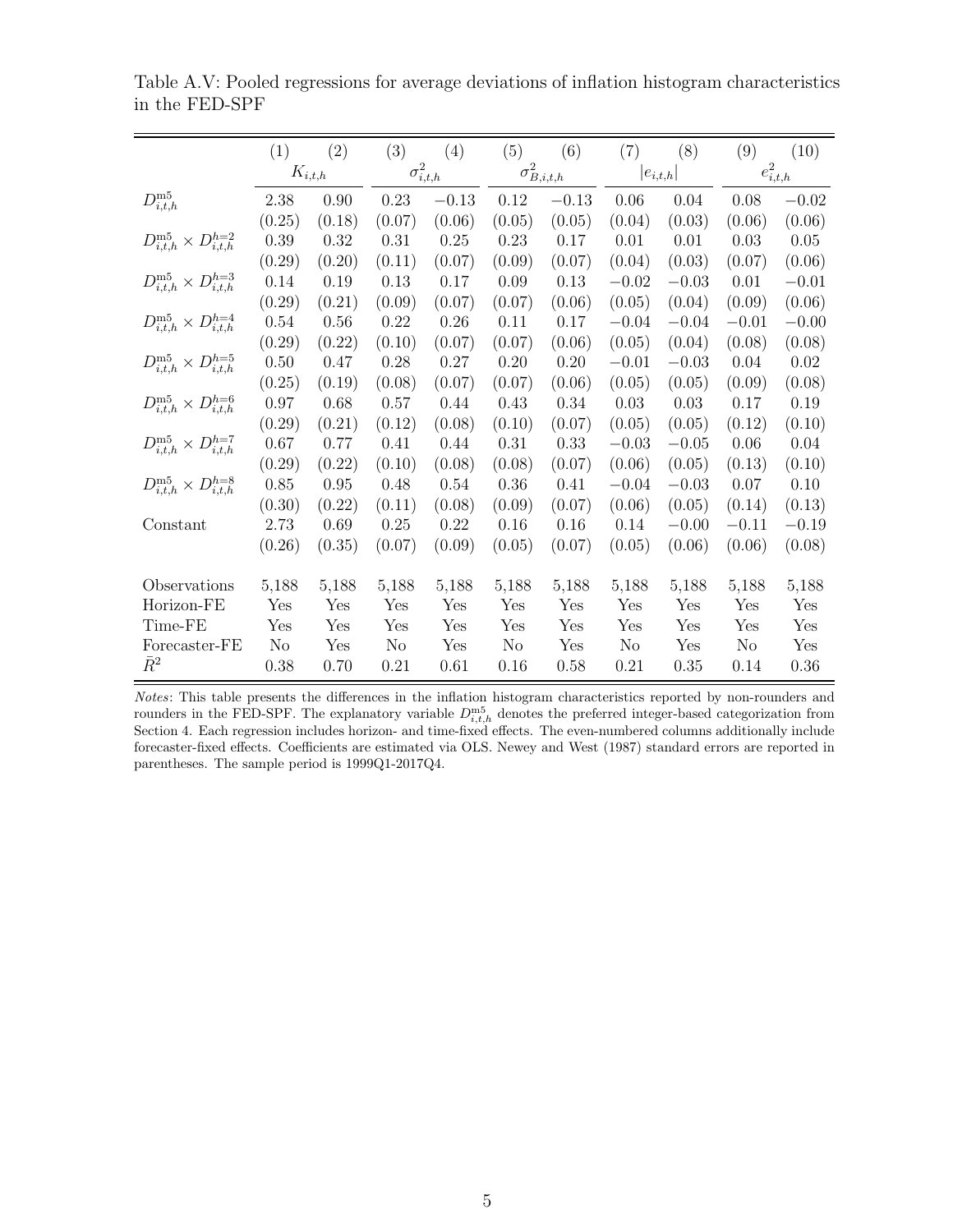|                                                          | (1)                   | (2)    | (3)                | (4)      | (5)                  | (6)     | (7)           | (8)     | (9)                       | (10)     |
|----------------------------------------------------------|-----------------------|--------|--------------------|----------|----------------------|---------|---------------|---------|---------------------------|----------|
|                                                          | $\mathcal{K}_{i,t,h}$ |        | $\sigma^2_{i,t,h}$ |          | $\sigma^2_{B,i,t,h}$ |         | $ e_{i,t,h} $ |         | $e_{i,\underline{t},h}^2$ |          |
| $D_{i,t,h}^{\rm m5}$                                     | 2.27                  | 0.64   | $0.28\,$           | $-0.24$  | 0.14                 | $-0.26$ | 0.01          | $-0.01$ | $-0.00$                   | $-0.03$  |
|                                                          | (0.23)                | (0.19) | (0.06)             | (0.07)   | (0.04)               | (0.06)  | (0.03)        | (0.04)  | (0.10)                    | (0.12)   |
| $D_{i,t,h}^{h=2}$<br>$D_{i,t,h}^{\rm m5}$ ×              | 1.01                  | 0.84   | 0.46               | 0.37     | 0.37                 | 0.30    | 0.03          | 0.01    | 0.14                      | 0.09     |
|                                                          | (0.27)                | (0.22) | (0.12)             | (0.09)   | (0.10)               | (0.08)  | (0.06)        | (0.05)  | (0.19)                    | (0.20)   |
| $D_{i,t,h}^{h=3}$<br>$D_{i,t,h}^{\text{m5}}$<br>$\times$ | 1.21                  | 1.18   | 0.52               | $0.53\,$ | 0.40                 | 0.42    | 0.02          | 0.03    | 0.04                      | 0.06     |
|                                                          | (0.28)                | (0.22) | (0.11)             | (0.09)   | (0.09)               | (0.08)  | (0.06)        | (0.06)  | (0.24)                    | (0.24)   |
| $\times D^{h=4}_{i,t,h}$<br>$D_{i,t,h}^{\text{m5}}$      | 1.21                  | 1.13   | 0.56               | 0.46     | 0.41                 | 0.34    | 0.10          | 0.10    | 0.55                      | 0.55     |
|                                                          | (0.27)                | (0.22) | (0.11)             | (0.09)   | (0.10)               | (0.08)  | (0.07)        | (0.08)  | (0.33)                    | (0.33)   |
| $D_{i,t,h}^{\text{m5}} \times D_{i,t,h}^{h=5}$           | 1.32                  | 1.39   | $0.67\,$           | 0.64     | 0.51                 | 0.48    | $-0.09$       | $-0.09$ | $-0.30$                   | $-0.31$  |
|                                                          | (0.26)                | (0.22) | (0.10)             | (0.09)   | (0.09)               | (0.08)  | (0.06)        | (0.06)  | (0.18)                    | (0.19)   |
| $D_{i,t,h}^{\rm m5} \times D_{i,t,h}^{h=6}$              | 1.58                  | 1.45   | 0.85               | 0.75     | 0.69                 | 0.62    | $-0.09$       | $-0.10$ | $-0.37$                   | $-0.40$  |
|                                                          | (0.27)                | (0.23) | (0.13)             | (0.10)   | (0.12)               | (0.09)  | (0.07)        | (0.07)  | (0.22)                    | (0.22)   |
| $D_{i,t,h}^{\text{m5}} \times D_{i,t,h}^{h=7}$           | 1.33                  | 1.38   | 0.78               | 0.77     | 0.60                 | 0.59    | $0.04\,$      | 0.05    | 0.25                      | $0.30\,$ |
|                                                          | (0.28)                | (0.23) | (0.12)             | (0.10)   | (0.11)               | (0.09)  | (0.07)        | (0.07)  | (0.31)                    | (0.32)   |
| $D_{i,t,h}^{\rm m5} \times D_{i,t,h}^{h=8}$              | 1.24                  | 1.22   | 0.93               | 0.88     | 0.76                 | 0.72    | $-0.04$       | $-0.04$ | $-0.02$                   | $-0.05$  |
|                                                          | (0.28)                | (0.23) | (0.14)             | (0.11)   | (0.13)               | (0.10)  | (0.08)        | (0.08)  | (0.34)                    | (0.35)   |
| Constant                                                 | 2.62                  | 4.54   | 0.33               | 1.65     | 0.27                 | 1.16    | 1.60          | 3.50    | 3.74                      | 9.61     |
|                                                          | (0.29)                | (0.49) | (0.14)             | (0.19)   | (0.12)               | (0.19)  | (0.08)        | (0.09)  | (0.33)                    | (0.37)   |
|                                                          |                       |        |                    |          |                      |         |               |         |                           |          |
| Observations                                             | 5,368                 | 5,368  | 5,368              | 5,368    | 5,368                | 5,368   | 5,368         | 5,368   | 5,368                     | 5,368    |
| Horizon-FE                                               | Yes                   | Yes    | Yes                | Yes      | Yes                  | Yes     | Yes           | Yes     | Yes                       | Yes      |
| Time-FE                                                  | Yes                   | Yes    | Yes                | Yes      | Yes                  | Yes     | Yes           | Yes     | Yes                       | Yes      |
| Forecaster-FE                                            | N <sub>o</sub>        | Yes    | No                 | Yes      | N <sub>o</sub>       | Yes     | No            | Yes     | $\rm No$                  | Yes      |
| $\bar{R}^2$                                              | 0.44                  | 0.72   | 0.24               | 0.63     | 0.19                 | 0.58    | 0.52          | 0.52    | 0.46                      | 0.46     |

Table A.VI: Pooled regressions for average deviations of real GDP growth histogram characteristics in the FED-SPF

Notes: This table presents the differences in the real GDP growth histogram characteristics reported by non-rounders and rounders in the FED-SPF. The explanatory variable  $D_{i,t,h}^{\text{m5}}$  denotes the preferred integer-based categorization from Section 4. Each regression includes horizon- and time-fixed effects. The even-numbered columns additionally include forecaster-fixed effects. Coefficients are estimated via OLS. Newey and West (1987) standard errors are reported in parentheses. The sample period is 1999Q1-2017Q4.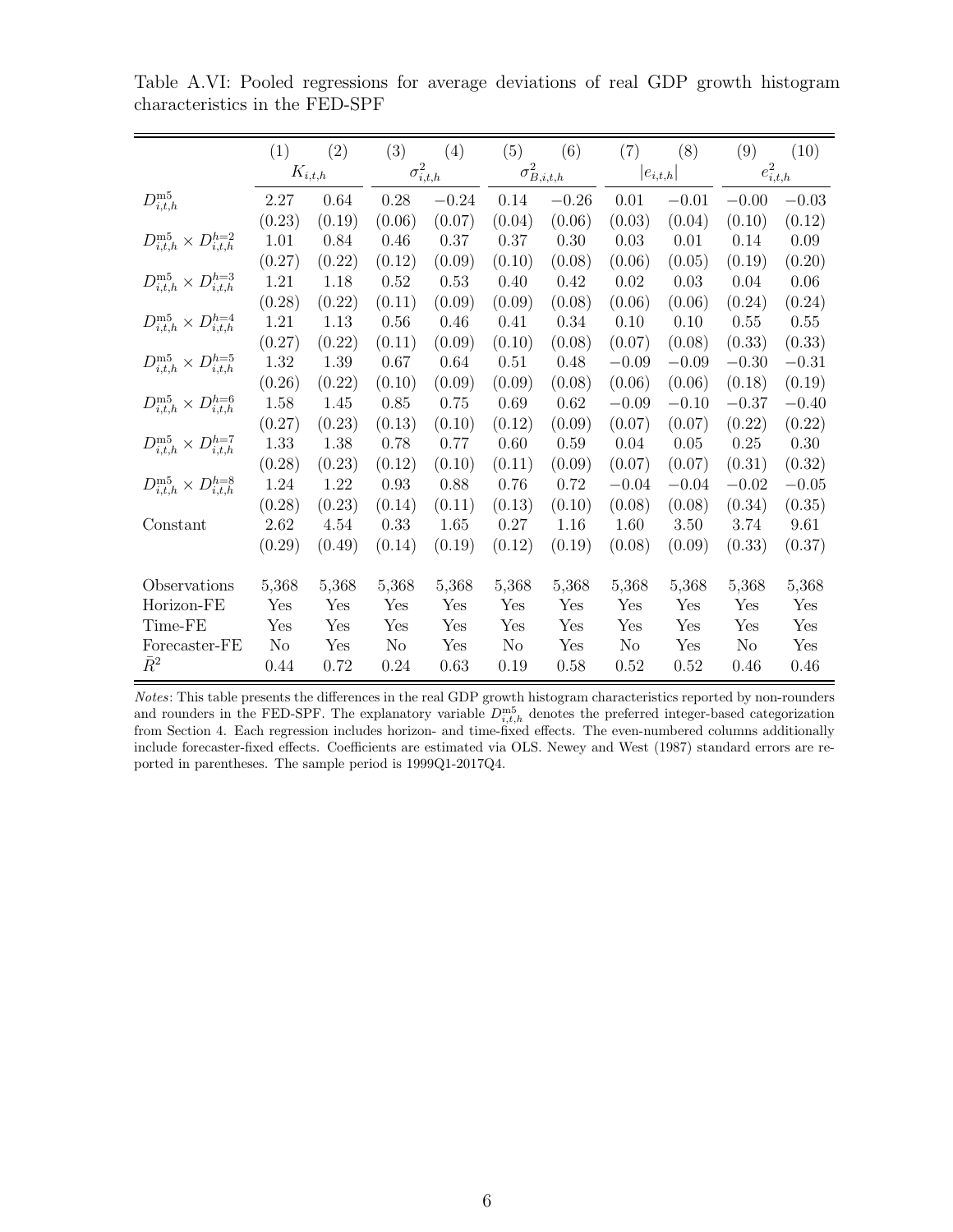<span id="page-7-0"></span>

|                                                | (1)            | (2)                   | (3)          | (4)                | (5)      | (6)                  | (7)            | (8)           | (9)     | (10)                      |  |
|------------------------------------------------|----------------|-----------------------|--------------|--------------------|----------|----------------------|----------------|---------------|---------|---------------------------|--|
|                                                |                | $\mathcal{K}_{i,t,h}$ |              | $\sigma^2_{i,t,h}$ |          | $\sigma^2_{B,i,t,h}$ |                | $ e_{i,t,h} $ |         | $e_{i,\underline{t},h}^2$ |  |
| $D_{i,t,h}^{\rm m5}$                           | 1.89           | 0.98                  | 0.11         | 0.04               | 0.05     | $-0.00$              | 0.02           | $-0.01$       | 0.03    | $-0.02$                   |  |
|                                                | (0.31)         | (0.29)                | (0.04)       | (0.04)             | (0.02)   | (0.02)               | (0.02)         | (0.03)        | (0.02)  | (0.04)                    |  |
| $D_{i,t,h}^{\rm m5} \times D_{i,t,h}^{h=2}$    | $-0.04$        | $-0.18$               | $-0.01$      | $-0.00$            | $-0.00$  | 0.01                 | $-0.05$        | $-0.05$       | $-0.05$ | $-0.05$                   |  |
|                                                | (0.38)         | (0.29)                | (0.05)       | (0.04)             | (0.03)   | (0.03)               | (0.03)         | (0.03)        | (0.02)  | (0.04)                    |  |
| $D_{i,t,h}^{h=3}$<br>$D_{i,t,h}^{\rm m5}$ ×    | 0.40           | 0.32                  | 0.09         | 0.10               | 0.06     | 0.07                 | 0.04           | 0.04          | 0.03    | 0.03                      |  |
|                                                | (0.38)         | (0.32)                | (0.06)       | (0.05)             | (0.03)   | (0.03)               | (0.04)         | (0.04)        | (0.04)  | (0.05)                    |  |
| $D_{i,t,h}^{\text{m5}} \times D_{i,t,h}^{h=4}$ | 0.89           | 0.63                  | 0.09         | 0.07               | 0.05     | 0.04                 | $-0.00$        | $-0.01$       | $-0.03$ | $-0.05$                   |  |
|                                                | (0.37)         | (0.32)                | (0.05)       | (0.05)             | (0.03)   | (0.03)               | (0.04)         | (0.04)        | (0.04)  | (0.05)                    |  |
| $D_{i,t,h}^{\rm m5} \times D_{i,t,h}^{h=5}$    | 0.83           | 0.51                  | 0.13         | 0.11               | 0.08     | 0.07                 | 0.01           | $-0.00$       | 0.00    | $-0.01$                   |  |
|                                                | (0.34)         | (0.29)                | (0.05)       | (0.04)             | (0.03)   | (0.03)               | (0.05)         | (0.05)        | (0.05)  | (0.06)                    |  |
| $D_{i,t,h}^{\rm m5} \times D_{i,t,h}^{h=6}$    | 1.31           | 0.94                  | 0.16         | 0.14               | 0.10     | 0.09                 | 0.06           | 0.04          | 0.09    | 0.06                      |  |
|                                                | (0.38)         | (0.33)                | (0.07)       | (0.05)             | (0.04)   | (0.04)               | (0.05)         | (0.05)        | (0.07)  | (0.06)                    |  |
| $D_{i,t,h}^{\rm m5} \times D_{i,t,h}^{h=7}$    | 1.11           | 1.01                  | 0.16         | $0.15\,$           | 0.13     | 0.13                 | 0.09           | 0.09          | 0.15    | 0.15                      |  |
|                                                | (0.40)         | (0.34)                | (0.06)       | (0.05)             | (0.04)   | (0.04)               | (0.06)         | (0.06)        | (0.10)  | (0.09)                    |  |
| $D_{i,t,h}^{\rm m5} \times D_{i,t,h}^{h=8}$    | $1.55\,$       | 1.22                  | 0.22         | 0.21               | 0.15     | 0.15                 | $-0.01$        | $-0.02$       | $-0.00$ | $-0.01$                   |  |
|                                                | (0.41)         | (0.36)                | (0.08)       | (0.06)             | (0.05)   | (0.04)               | (0.06)         | (0.06)        | (0.09)  | (0.09)                    |  |
| Constant                                       | 2.76           | 1.32                  | 0.07         | $-0.17$            | 0.05     | $-0.04$              | 0.03           | $-0.01$       | $-0.08$ | $-0.14$                   |  |
|                                                | (0.26)         | (0.18)                | (0.04)       | (0.02)             | (0.02)   | (0.02)               | (0.05)         | (0.02)        | (0.06)  | (0.01)                    |  |
|                                                |                |                       |              |                    |          |                      |                |               |         |                           |  |
| Observations                                   | 2,056          | 2,056                 | 2,056        | 2,056              | 2,056    | 2,056                | 2,056          | 2,056         | 2,056   | 2,056                     |  |
| Horizon-FE                                     | Yes            | Yes                   | Yes          | Yes                | Yes      | Yes                  | Yes            | Yes           | Yes     | Yes                       |  |
| Time-FE                                        | Yes            | Yes                   | $_{\rm Yes}$ | Yes                | Yes      | Yes                  | Yes            | Yes           | Yes     | Yes                       |  |
| Forecaster-FE                                  | N <sub>o</sub> | Yes                   | No           | Yes                | $\rm No$ | Yes                  | N <sub>o</sub> | Yes           | No      | Yes                       |  |
| $\bar{R}^2$                                    | 0.43           | 0.70                  | 0.22         | 0.57               | 0.20     | 0.54                 | 0.41           | 0.47          | 0.26    | 0.33                      |  |

Table A.VII: Pooled regressions for average deviations of unemployment histogram characteristics in the FED-SPF

Notes: This table presents the differences in the unemployment histogram characteristics reported by non-rounders and rounders in the FED-SPF. The explanatory variable  $D_{i,t,h}^{\text{m5}}$  denotes the preferred integer-based categorization from Section 4. Each regression includes horizon- and time-fixed effects. The even-numbered columns additionally include forecaster-fixed effects. Coefficients are estimated via OLS. Newey and West (1987) standard errors are reported in parentheses. The sample period is 2010Q1-2017Q4.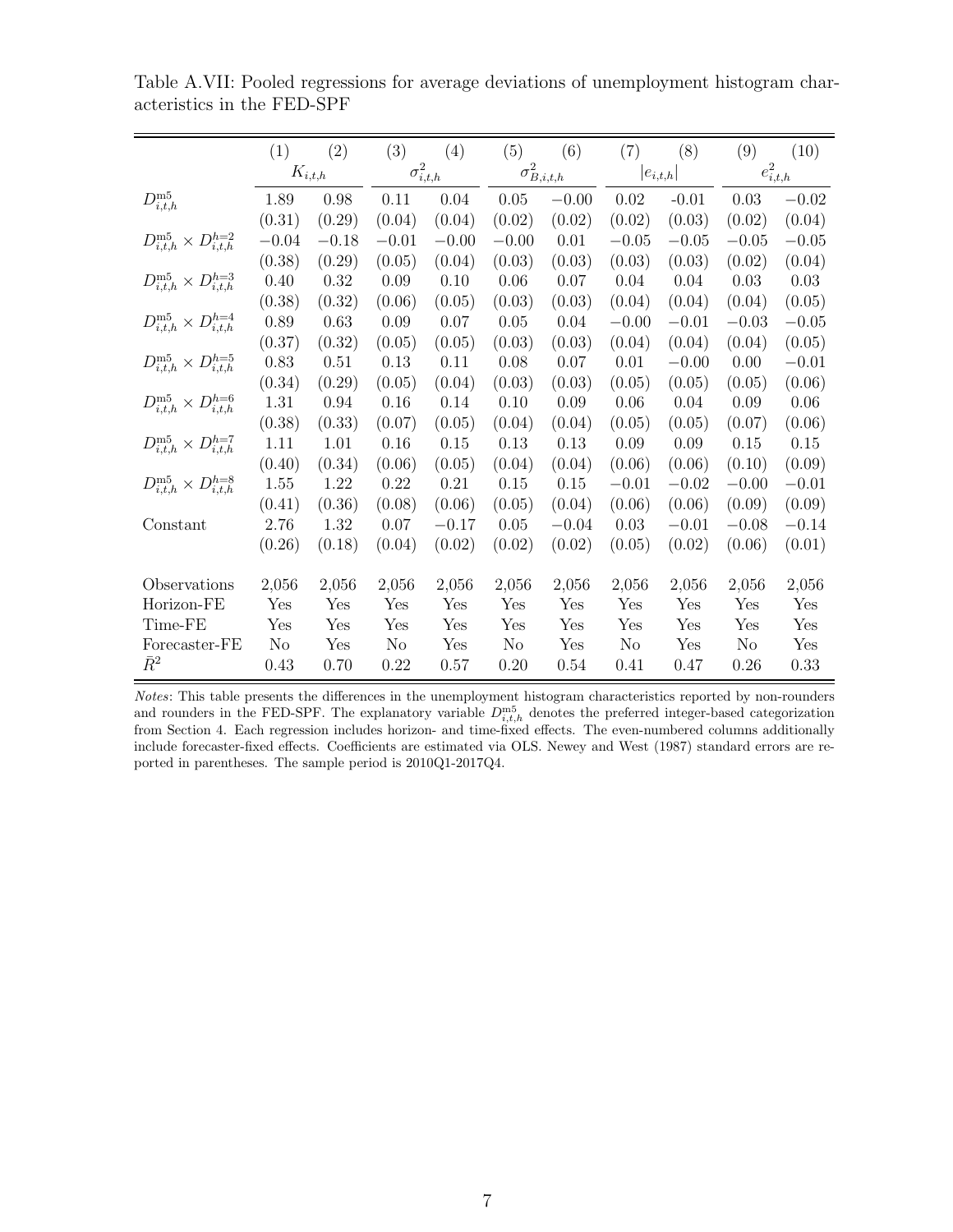<span id="page-8-0"></span>

Figure A.1: Average ex-ante uncertainty based on beta distributions

Notes: The graphs depict the time series of the cross-sectional average across the h-step-ahead variances from the individual beta distributions for inflation (first row), output growth (second row) and unemployment (third row) in the Euro area and the U.S., i.e.,  $\sigma_{B,t,h}^2$ . Triangles ' $\triangle$ ' and bullets ' $\bullet$ ' indicate the eight- and one-step-ahead average variances, respectively. Crosses '×' indicate the average variances for the intermediate forecast horizons. The horizontal axis depicts the target year. The sample period is 1999Q1-2017Q4, except for the unemployment rate forecasts from the FED-SPF, which are available since 2010Q1 for our purposes.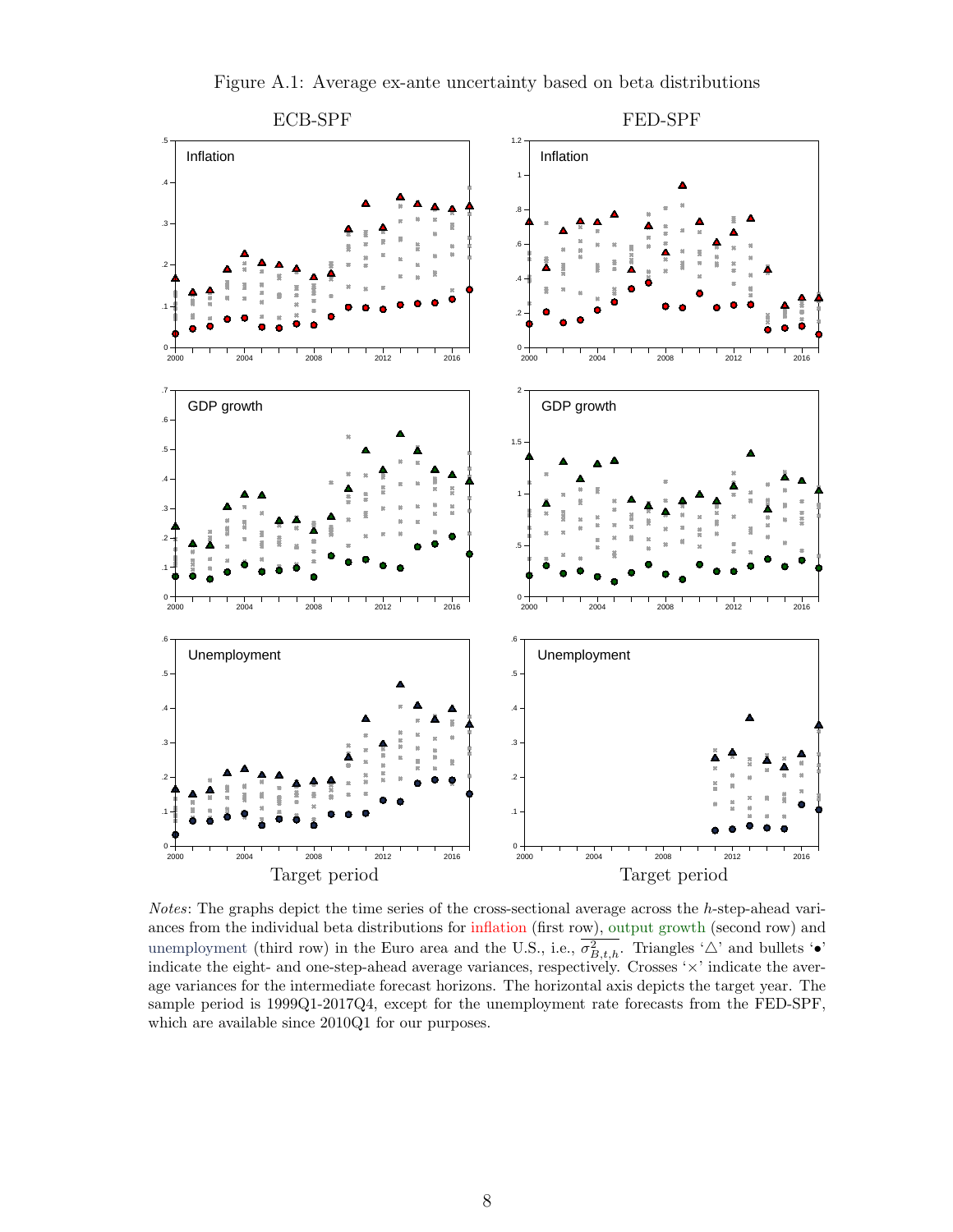<span id="page-9-0"></span>

Figure A.2: Variance misalignment in the SPF data based on beta distributions (decimalbased categorization)

*Notes*: Each plot depicts the misalignment ratio  $m_h$  from Eqn. (18) for inflation (first row), output growth (second row) and unemployment (third row) in the ECB- (first column) and FED-SPF (second column). In addition to the average ratio for the entire cross section (solid line), each plot depicts separate ratios for rounders (dashed line) and non-rounders (dotted line). Non-rounders are classified by means of  $D_{i,t,h}^{\text{any}}$ . The sample period is 1999Q1-2017Q4, except for the unemployment rate forecasts from the FED-SPF, which are available since 2010Q1 for our purposes.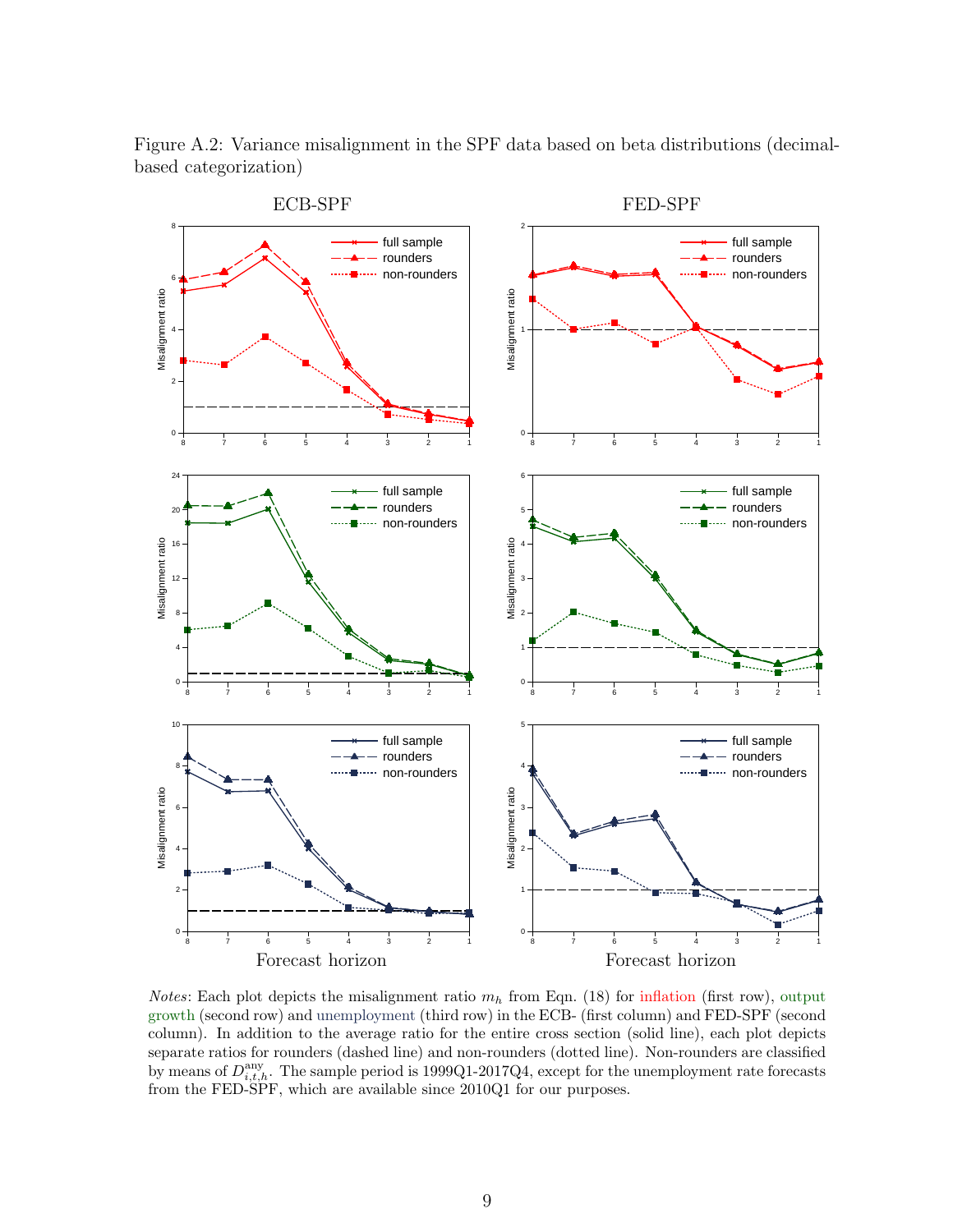<span id="page-10-0"></span>

Figure A.3: Variance misalignment in the SPF data based on beta distributions (integerbased categorization)

*Notes*: Each plot depicts the misalignment ratio  $m_h$  from Eqn. (18) for inflation (first row), output growth (second row) and unemployment (third row) in the ECB- (first column) and FED-SPF (second column). In addition to the average ratio for the entire cross section (solid line), each plot depicts separate ratios for rounders (dashed line) and non-rounders (dotted line). Non-rounders are classified by means of  $D_{i,t,h}^{\text{m5}}$ . The sample period is 1999Q1-2017Q4, except for the unemployment rate forecasts from the FED-SPF, which are available since 2010Q1 for our purposes.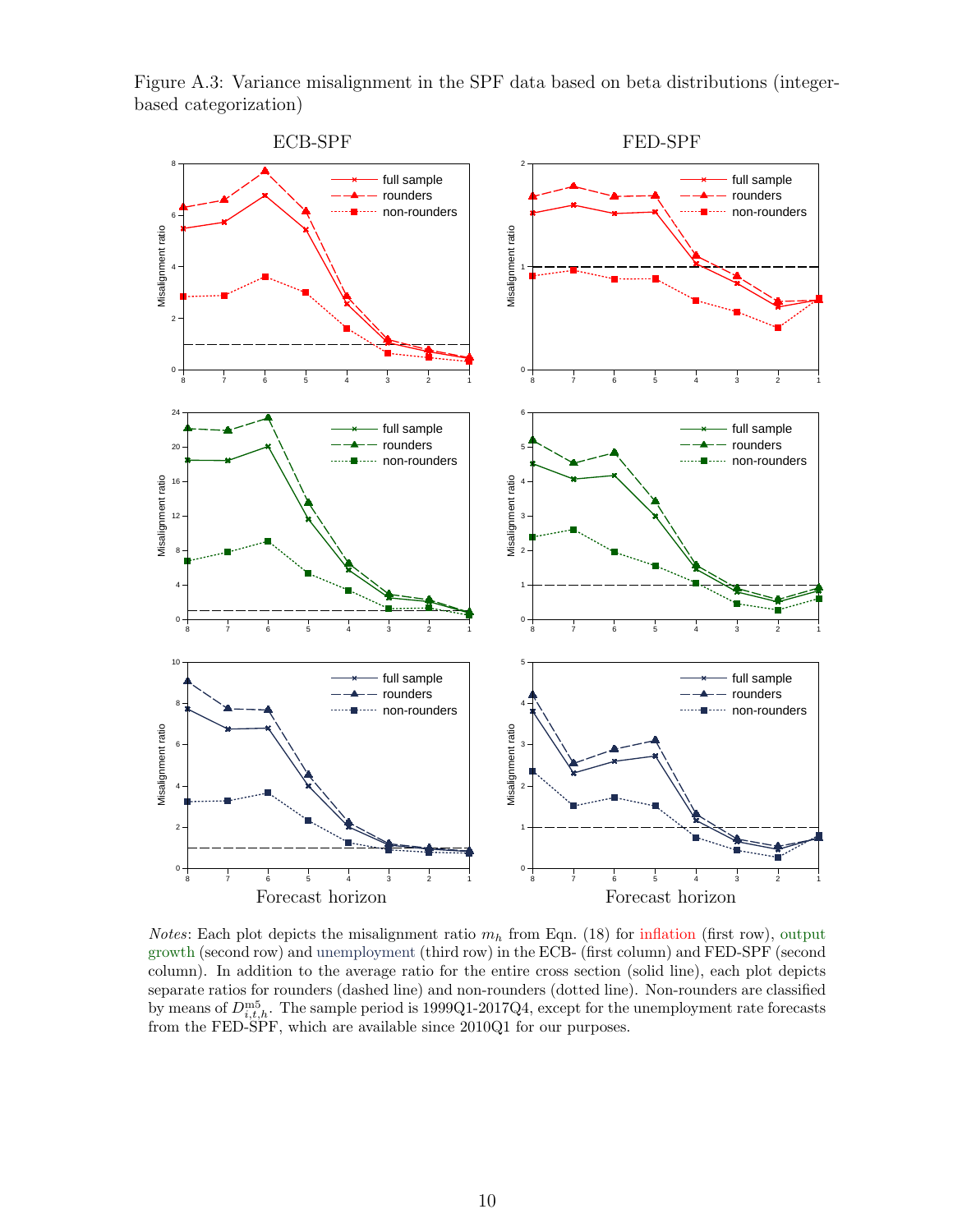<span id="page-11-0"></span>

Figure A.4: Average deviations in the number of bins used by non-rounders and rounders (other categorizations)

Notes: For each forecast horizon, the graphs depict the difference in the number of bins used by nonrounders and rounders. In particular, each marker denotes an estimate of the slope coefficient,  $\beta_h$ , based on the h-step-ahead predictions for inflation (solid), output growth (dashed) and unemployment (dotted) when  $K_{i,t,h}$  is considered as the dependent variable in Eqn. (23). The explanatory variable  $D_{i,t,h}^{\mathcal{R}} \in \{D_{i,t,h}^{\text{most}}, D_{i,t,h}^{\text{all}}, D_{i,t,h}^{\text{m10}}\}$  denotes one of the decimal- or integer-based categorizations from Section 4 that are not considered in the main text. Each regression includes time-fixed effects. Coefficients are estimated via OLS. We apply the variance-covariance estimator of Newey and West (1987). The sample period is 1999Q1-2017Q4, except for the unemployment rate forecasts from the FED-SPF, which are available since 2010Q1 for our purposes.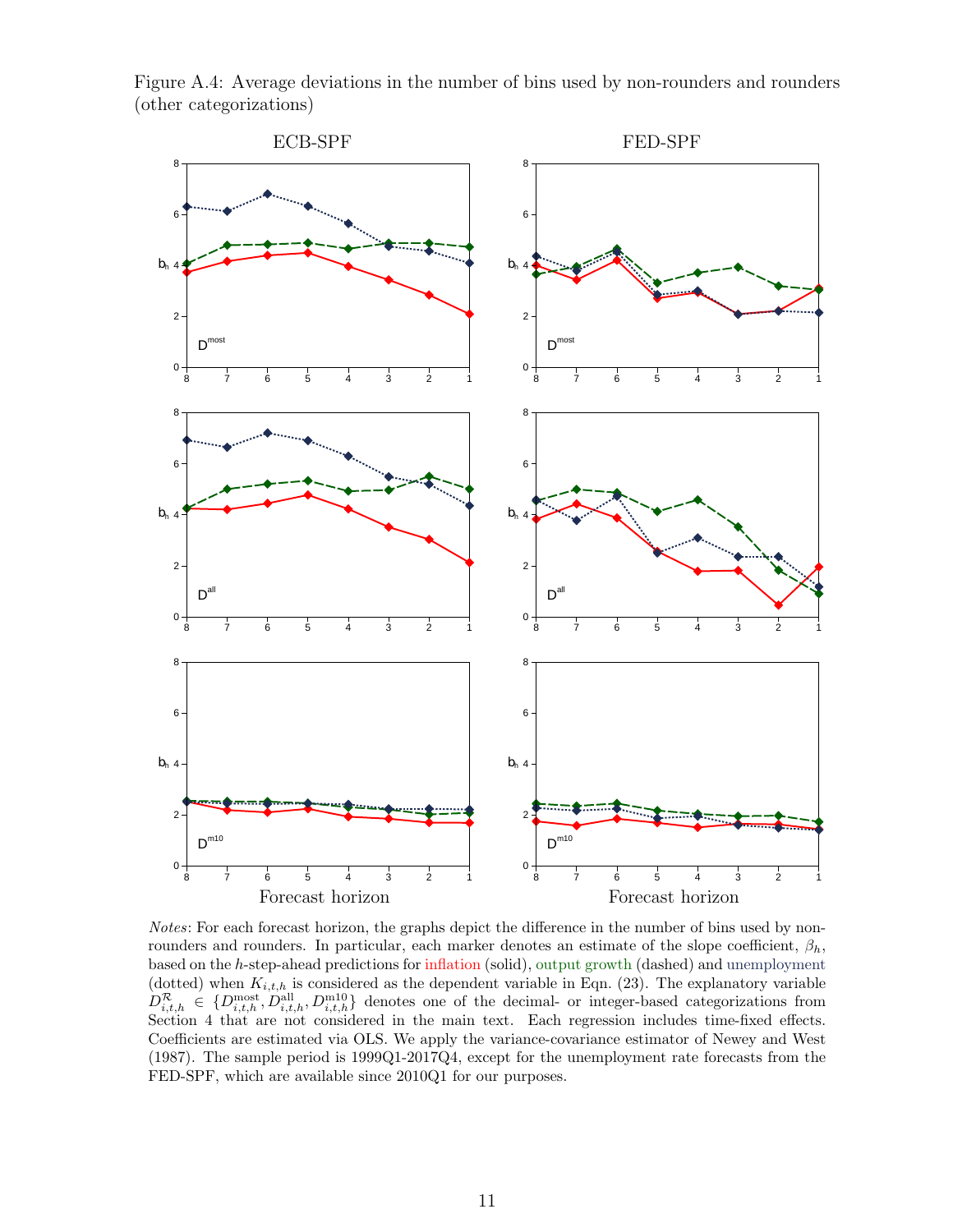<span id="page-12-0"></span>

Figure A.5: Average deviations in the variances reported by non-rounders and rounders (other categorizations)

Notes: For each forecast horizon, the graphs depict the difference in the ex-ante variances reported by non-rounders and rounders. In particular, each marker denotes an estimate of the slope coefficient,  $\beta_h$ , based on the h-step-ahead predictions for inflation (solid), output growth (dashed) and unemployment (dotted) when  $\sigma_{i,t,h}^2$  is considered as the dependent variable in Eqn. (23). The explanatory variable  $D_{i,t,h}^{\mathcal{R}} \in \{D_{i,t,h}^{\text{most}}, D_{i,t,h}^{\text{all}}, D_{i,t,h}^{\text{m10}}\}$  denotes one of the decimal- or integer-based categorizations from Section 4 that are not considered in the main text. Each regression includes time-fixed effects. Coefficients are estimated via OLS. We apply the variance-covariance estimator of Newey and West (1987). The sample period is 1999Q1-2017Q4, except for the unemployment rate forecasts from the FED-SPF, which are available since 2010Q1 for our purposes.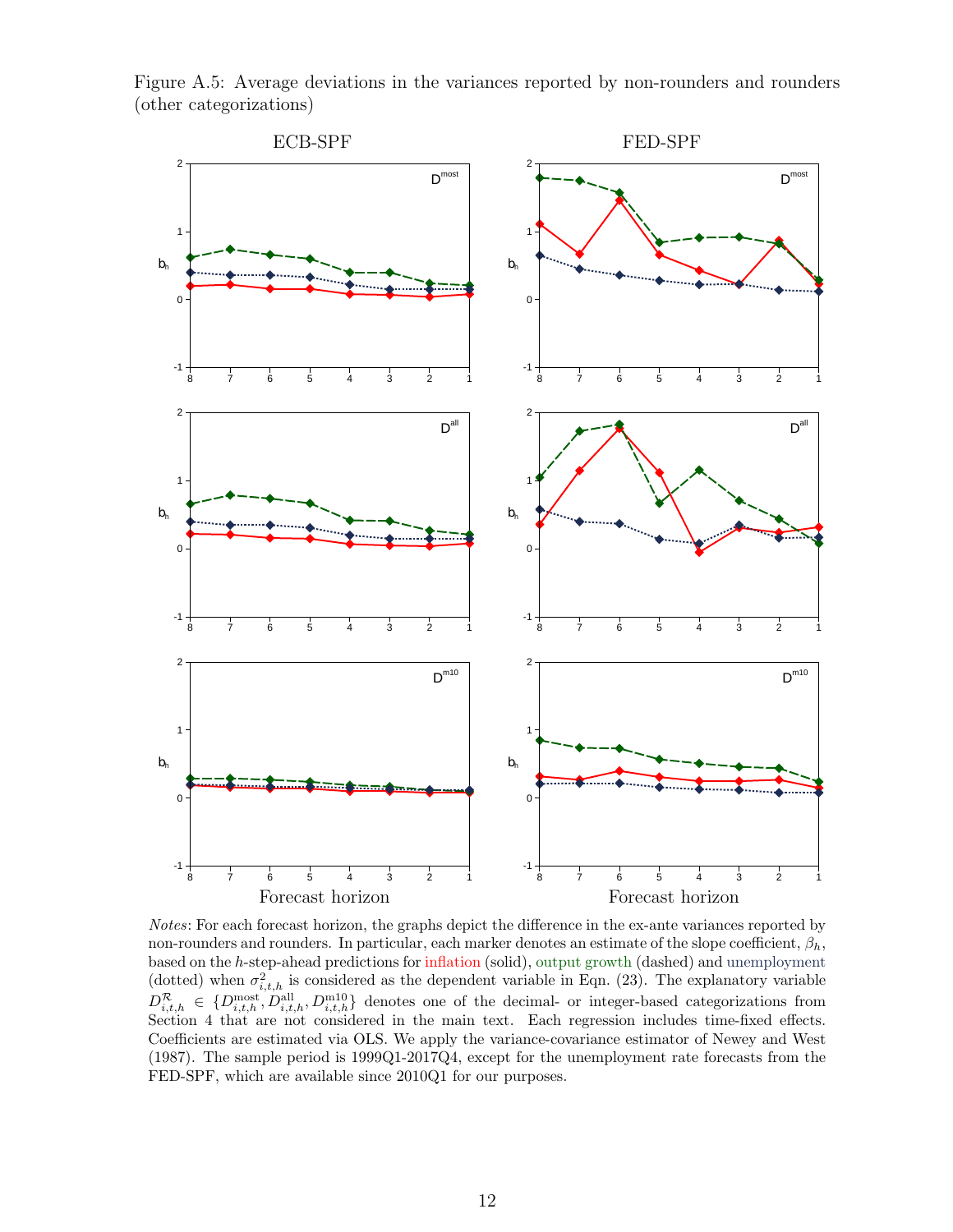Figure A.6: Average deviations in the variances from beta distributions reported by nonrounders and rounders

<span id="page-13-0"></span>![](_page_13_Figure_1.jpeg)

Notes: For each forecast horizon, the graphs depict the difference in the ex-ante variances based on the beta distributions reported by non-rounders and rounders. In particular, each marker denotes an estimate of the slope coefficient,  $\beta_h$ , based on the h-step-ahead predictions for inflation (solid), output growth (dashed) and unemployment (dotted) when  $\sigma_{B,i,t,h}^2$  is considered as the dependent variable in Eqn. (23). The explanatory variable  $D_{i,t,h}^{\mathcal{R}} \in \{D_{i,t,h}^{\text{any}}, D_{i,t,h}^{\text{my}}\}$  denotes either the preferred decimal-(first row) or integer-based (second row) categorization from Section 4. Each regression includes time-fixed effects. Coefficients are estimated via OLS. We apply the variance-covariance estimator of Newey and West (1987). The sample period is 1999Q1-2017Q4, except for the unemployment rate forecasts from the FED-SPF, which are available since 2010Q1 for our purposes.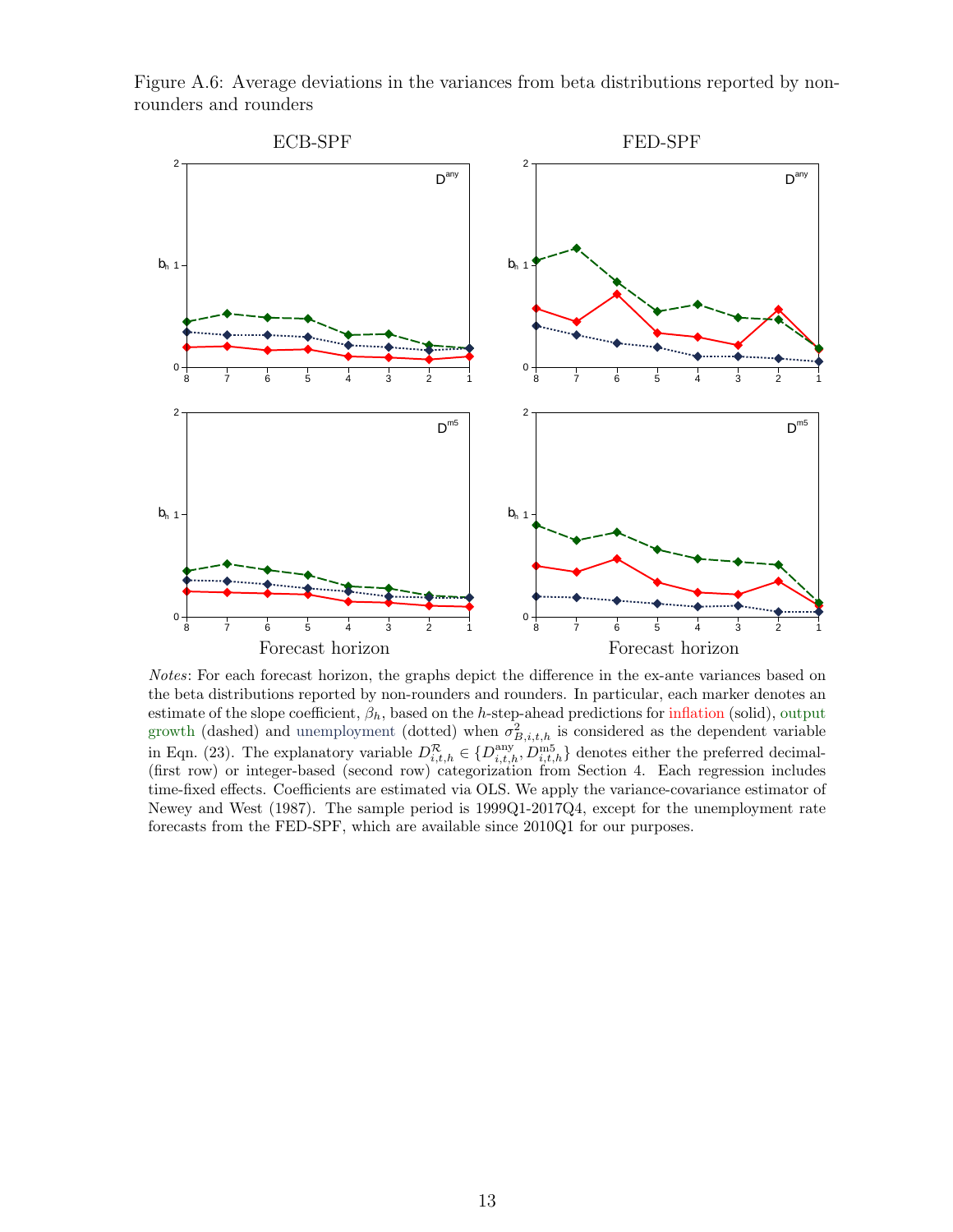![](_page_14_Figure_0.jpeg)

<span id="page-14-0"></span>Figure A.7: Average deviations in the absolute forecast errors of non-rounders and rounders

Notes: For each forecast horizon, the graphs depict the difference in the ex-post absolute forecast errors of non-rounders and rounders. In particular, each marker denotes an estimate of the slope coefficient,  $\beta_h$ , based on the h-step-ahead predictions for inflation (solid), output growth (dashed) and unemployment (dotted) when  $|e_{i,t,h}|$  is considered as the dependent variable in Eqn. (23). The explanatory variable  $D_{i,t,h}^{\mathcal{R}} \in \{D_{i,t,h}^{\text{any}}, D_{i,t,h}^{\text{most}}, D_{i,t,h}^{\text{all}}, D_{i,t,h}^{\text{m5}}, D_{i,t,h}^{\text{m10}}\}$  denotes one of the decimal- or integerbased categorizations from Section 4. Each regression includes time-fixed effects. Coefficients are estimated via OLS. We apply the variance-covariance estimator of Newey and West (1987). The sample period is 1999Q1-2017Q4, except for the unemployment rate forecasts from the FED-SPF, which are available since 2010Q1 for our purposes.